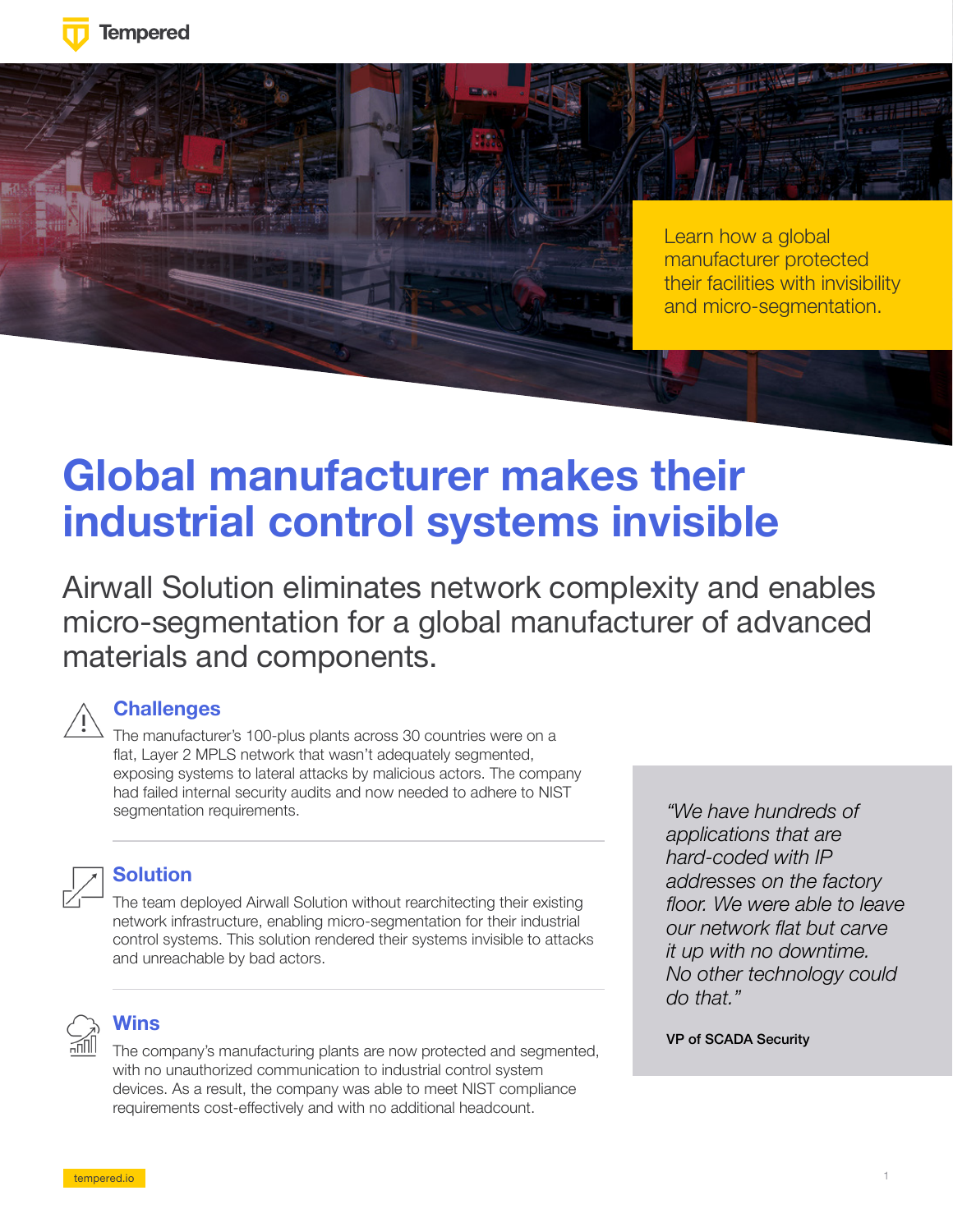## The challenge

Outdated network security can pose risks for any operation, but it is especially concerning if that operation deals with life-threatening materials. That was the case for this global manufacturer, which serves industries ranging from government to aerospace and produces advanced H1 hazardous materials with an explosive element. 24/7 monitoring was crucial — any disruption could be catastrophic to both the plant and the surrounding community.

Despite these high stakes, the manufacturer was still on a flat, Layer 2 MPLS network, employing traditional technologies such as switches and routers for local networking, and firewalls and VPNs for security. The network attack surface was significant, as malware was able to breach. traverse, and persist despite security controls such as VLANs, firewall rules, ACLs, VPNs, 802.1x authentication, and security certificates.

To make things worse, every building had thousands of live data jacks, all of which were opportunities for malicious actors to enter the network and attack critical industrial controls and sensitive resources.

One particularly vulnerable division was unable to remove a persistent malware threat on its own, requiring the Department of Homeland Security (DHS) to lead the months-long removal process. The malware threat exposed the company and its customers to theft of intellectual property, including customer designs and specifications of proprietary components and parts.

Unsurprisingly, the company failed internal security audits. As a result, the Chief Information Security Officer (CISO) issued a mandate to implement network segmentation for all business units in compliance with NIST network security standards.

A small IT team explored alternatives to existing configurations, but their findings presented additional challenges: initial estimates for segmenting via internal firewalls and ACLs were about \$1 million and two months' deployment time per plant, plus additional headcount.

"Rearchitecting our network with any of these traditional tools would have been prohibitively expensive, time-consuming to deploy, and difficult to manage," explained the manufacturer's Manager of Networking Systems. "Having to re-IP our hard-coded applications and devices was a total showstopper. We needed a better way to segment and secure our network."

## The solution

A proof of concept from Tempered revealed that they could achieve network security at a significantly lower cost, with deployment taking less than two days on average per plant. With Tempered, the manufacturer was able to deploy an overlay network on their existing network infrastructure.

Tempered's Airwall Solution combined a software-defined network (SDN), softwaredefined networking (SDN), zero-trust network access (ZTNA), and a software-defined perimeter (SDN) to control communication between key devices on the network. The team implemented the solution quickly, covering the first building with over 700 connected systems across 10 manufacturing lines in just half a day.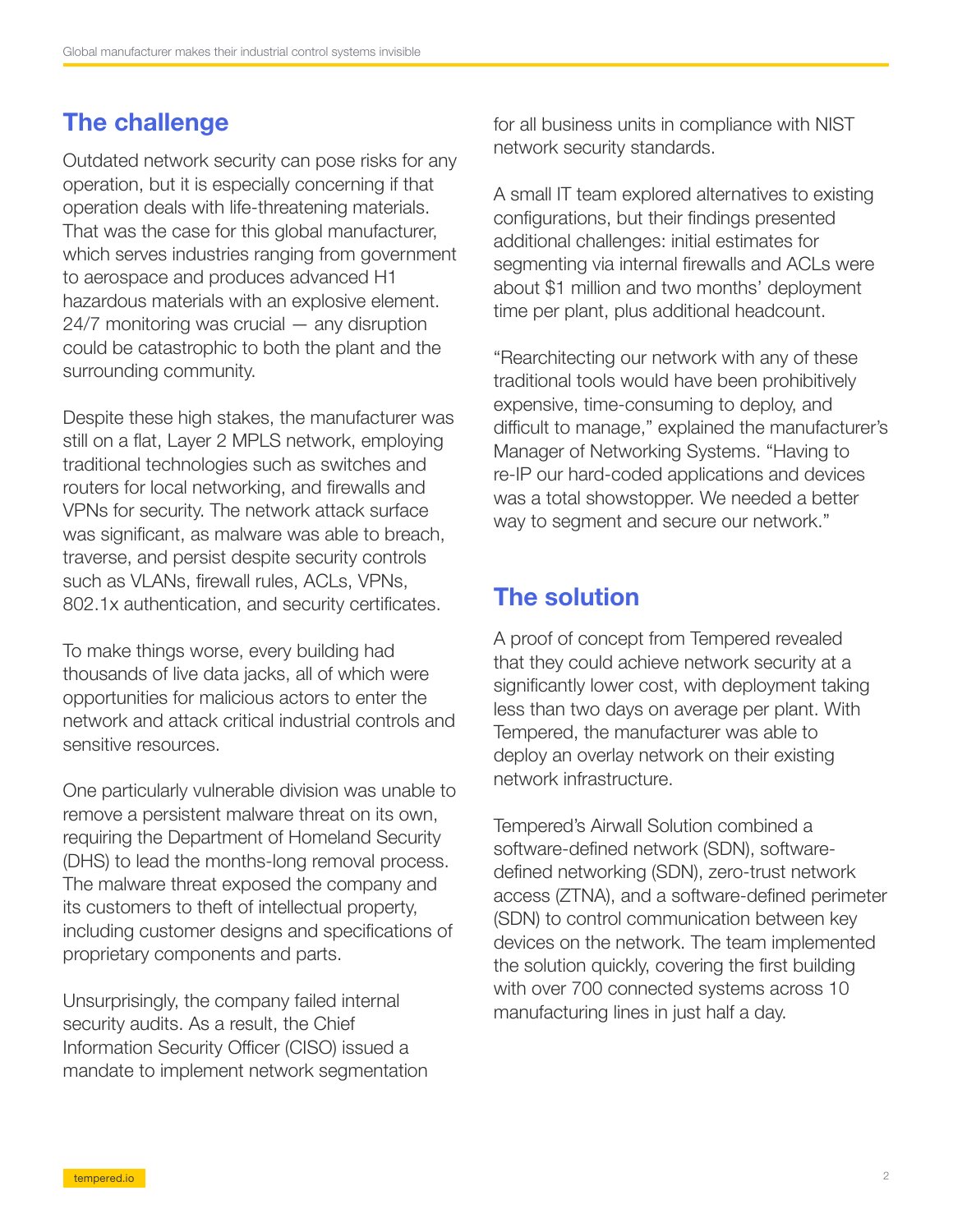## Customer success

Cloaked devices: The Airwall Solution made the company's industrial control systems completely invisible and unreachable by unauthorized entities. Effectively segmenting visibility and access meant that HMI controllers could only listen to the HMI/SCADA master server. Now, nothing else on the network can see or communicate with any of these devices.

**Micro-segmentation:** The company was able to micro-segment various operational systems according to functionality. All communications for these systems leveraged encrypted peer-to-peer secure tunnels with Tempered's Airwall Solution.

**Security compliance:** This global manufacturer now meets NIST compliance requirements costeffectively and with no additional headcount.

*"We were trained on this technology while doing our first deployment. Our staff was able to do another 20 facilities without additional training or paying for professional services. Once we understood the mechanics of the technology, we could deploy the solution ourselves — it's that easy. In 48 hours or less, we can take a 50,000-square-foot manufacturing facility and make it invisible with zero downtime."* 

Director of SCADA Security

## Deployed Airwall Solution components

Airwall Edge Services coupled with Airwall Conductor created a solution that made their industrial control systems invisible and segmented their access.



Airwall Conductor: The team deployed the orchestration engine for provisioning, segmentation, allocation, and revocation of the network. This allowed for visualization of the network segmentation and granular whitelisting.



Airwall Gateways: Physical Gateway 500s enabled the team to limit access across their flat network, protecting industrial control and operational systems.